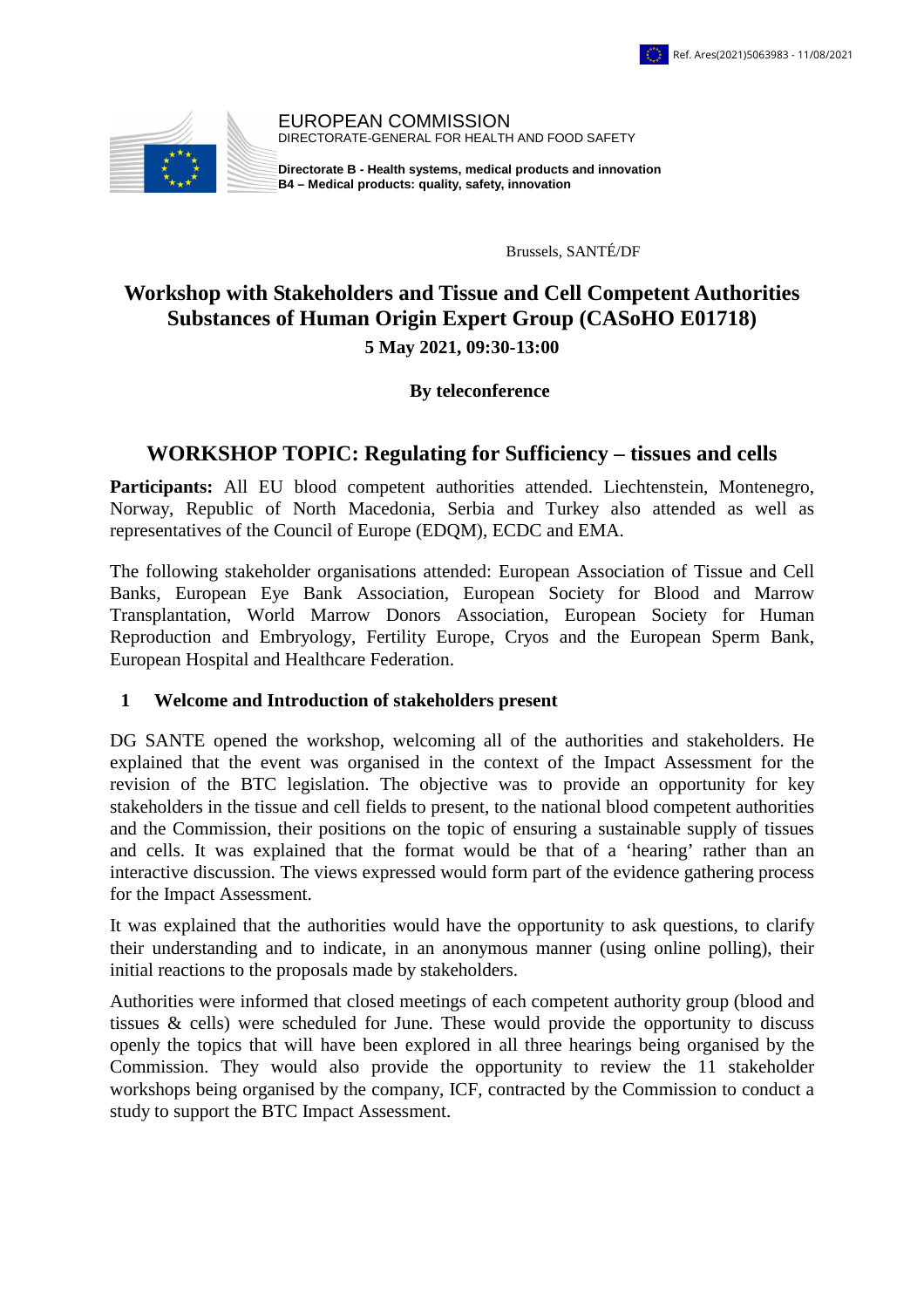### **2 INTRODUCTION TO THE WORKSHOP – DG SANTE**

DG Santé summarised the topic of the hearing, explaining that it addressed one of the key five shortcomings identified in the BTC evaluation, i.e. the lack of legislative measures to support the achievement of a sufficient and sustainable BTC supply. It was noted that the key legislative measures identified were (i) the introduction of regular supply monitoring at a national and EU level and (ii) the introduction of requirements to have emergency plans in place. It had been noted also that having the possibility for more regulatory flexibility could support increased supplies during crises that threaten sufficiency. It was noted also that nonlegislative measures such as increased collection and improved utilization could be supported by the European Commission in other ways. It was underlined that this workshop would focus on the possible legislative measures.

DG Sante informed the participants that there had been a high level of response to the public and targeted online consultations, with submissions from across the EU and from all affected sectors and stakeholder groups. It was notable that a majority of respondents were working across the blood and tissue and cell fields and many worked also in related fields, particularly pharmaceuticals. Some preliminary results were presented for those consultation questions that touched on the topic of this hearing. Stakeholders had indicated that obligations for both mandatory routine reporting of sufficiency data (donations, distribution numbers, exchanges between Member States and import/export, clinical use) and for rapid notification in the case of sudden drops in supply, would positively impact on the information available to policy makers and on transparency for citizens. However, they also considered that it would result in significant additional costs and administrative burden for blood and tissue establishments and for authorities. A majority had also considered that mandatory emergency plan requirements would bring some, or many, improvements towards ensuring sufficiency during crises. Improved inter-Member State trust and BTC exchange (with digital tool support), more appropriate clinical use, reduced wastage, donation promotion campaigns and economic investment were all seen by stakeholders as actions that would support achieving sufficiency of supply.

### **3 ACTIVITY DATA MONITORING AS A TOOL TO SUPPORT POLICIES FOR SUFFICIENCY – EDQM**

EDQM presented work carried out in the context of the grant agreement between the European Commission and Council of Europe on the topic of tissue and cell activity data monitoring. This work was completed and published recently and authorities had been provided with links to the data sets proposed and the recommendations made. The expert group that carried out the work with EDQM had representatives from the major tissue and cells professional associations and from a number of EU tissue and cell competent authorities.

The group had developed an agreed data set that, in their view, should be considered for mandatory reporting by tissue establishments to their competent authorities, and by the authorities to the European Commission. This data would allow visibility to citizens for transparency purposes, would allow policy makers to take action when certain dependencies or trends raised concerns and would provide denominators for vigilance.

The key recommendations of the group were presented as follows:

1. Legislative changes at EU level will be required in order to enforce the collection of activity data in the field of tissues and cells for the purpose of transparency for citizens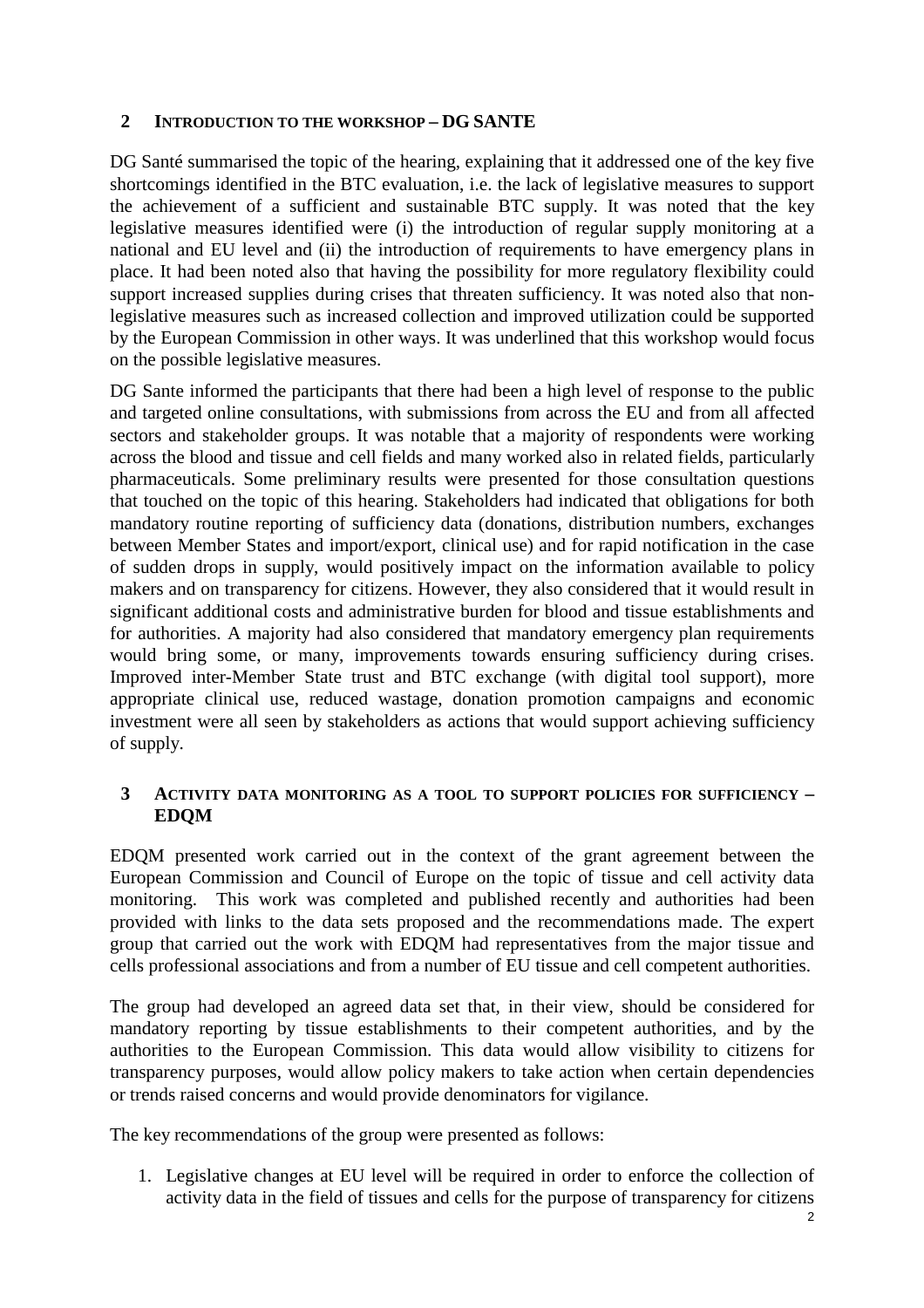and as denominators for vigilance exercises, in accordance with the minimum data set elaborated (and ideally to be continuously updated) by the EDQM in cooperation with the EU (Health Authorities) and data-collecting professional societies and registries.

- 2. Governance and data collection and curation should be under the responsibility of the national Competent Authority(ies) designated bodies.
- 3. All parties performing any activities covered under the EUTC legislation (i.e. tissue establishments, donation/collection centres, MAR clinics, tissue establishments handling reproductive tissues and/or cells, independent professionals/practices performing any MAR procedures, etc.) must be authorised by their competent authority. This authorisation must be conditional, among other factors, on activity and biovigilance data reporting. This would ensure accurate and complete data reporting.
- 4. End users must ensure traceability and report all clinical applications and SARE. Each country can decide how to organise and ensure this reporting.
- 5. If CA delegate some of their data collection duties to professional societies they would have to enforce rules to ensure adequate and mandatory transmission of data from these registries to them (i.e. to their national registry(ies)), in good quality and in a timely manner.
- 6. CA must qualify those registries providing data to them. This could be done through inspections. In the case of international registries, inspections could be performed by one CA (mutual recognition by other CA) or by multinational groups of inspectors, or alternatively CA could rely on qualifications performed by EU authorities.

An online poll of participants indicated wide support for the future EU legislation to enforce the collection of activity data in accordance with the proposed minimum data set. Most supported the other proposals presented although a significant number considered that more discussion on this would be needed on the details. The most significant challenges for implementing the proposals were seen by the participants as cost and administrative burden. Harmonisation of terminology, obtaining information from hospitals, technical expertise and GDPR were seen as important but lesser challenges.

### **4 MAINTAINING SUPPLY DURING EPIDEMIC CRISES – ECDC**

The discussion moved from routine supply monitoring to measures that address sudden changes due to crises caused by disease outbreaks. ECDC presented relevant experience from the Covid-19 pandemic.

ECDC described the global experience during the pandemic. In this case, it was clear early in the pandemic that transmission of the virus via clinical use of substances of human origin (SoHO) was not a concern. The focus, therefore, moved quickly to the impact of the crisis in general on the possibility of donors to donate, establishments to continue to collect, process and supply and hospitals to use the substances. A number of case studies from across the world were presented, demonstrating the risks to supply that had emerged in the different subsectors of substances of human origin.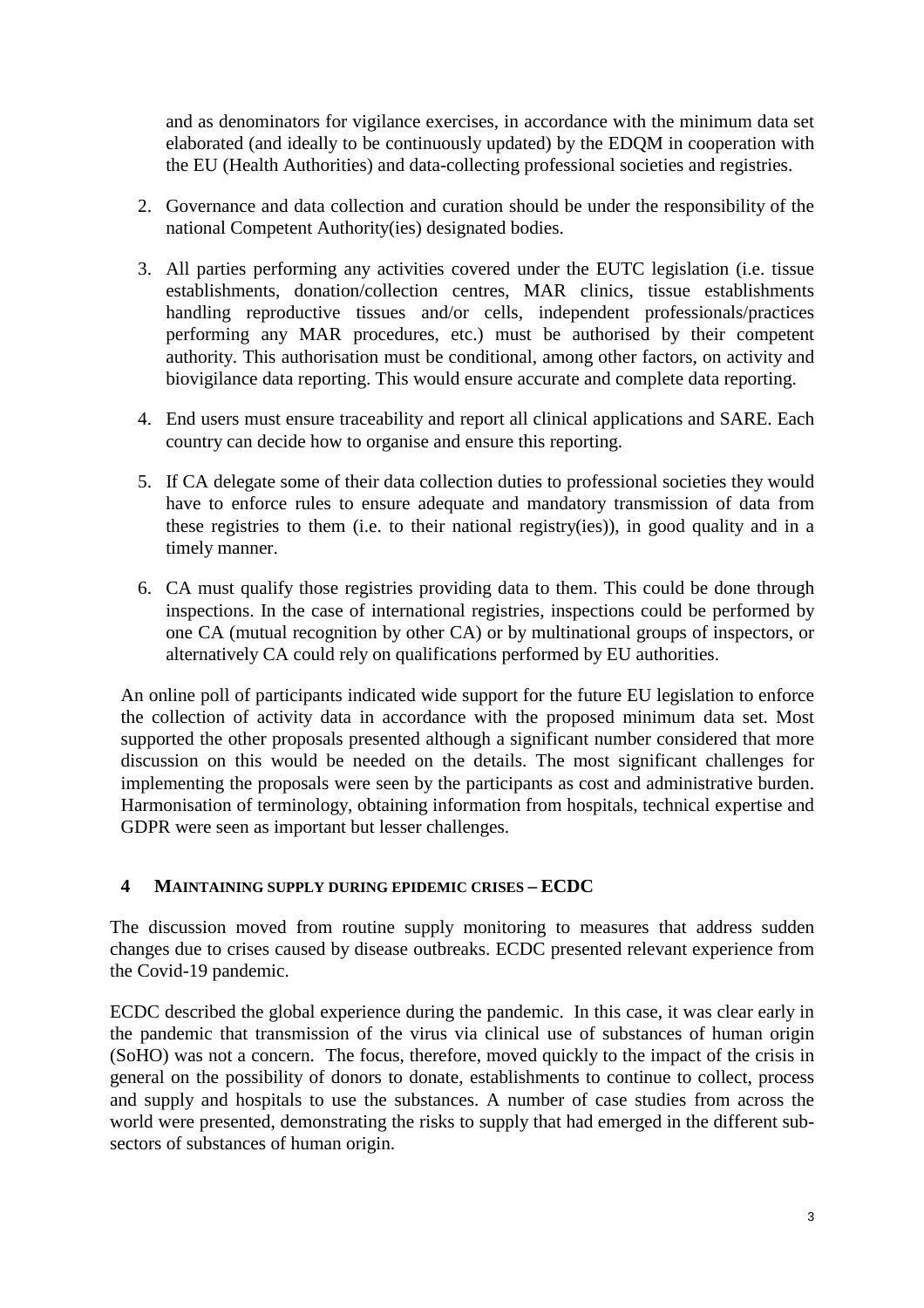The experience had underlined that preparedness and response are essential for maintaining and safeguarding BTC supply during epidemics. The preparedness cycle includes planning, identification and prioritisation of risks; training and simulation exercises; after action reviews; evaluation of lessons learned and implementation of the organisational change identified.



The approach presented had been promoted also by WHO. It was noted that in its guidance documents developed during the pandemic, ECDC had differentiated between three categories of substance of human origin: critical SoHO, essential SoHO and common SoHO. Critical SoHO included blood and blood components, organs and haematopoietic stem cells as there are usually no alternative therapies, they are often lifesaving and there are limited possibilities for storage. Plasma for the manufacture of medicinal products and tissues for lifesaving transplantation (e.g. heart valves, skin in some cases etc.), and plasma for fractionation, are considered to be 'essential SoHO' as they can be stored; and other types of cells and tissues used to enhance the quality of life were considered to be 'common SoHO'.

Finally, ECDC noted the key importance of the SoHO sector during infectious disease outbreaks. The sector was seen as key as a source of big data of relevance to public health. In particular, this related to monitor, including by sentinel event surveillance, the spread of the infection in the population and to following its trend. Important tools include seroepidemiological studies and investigation of the association of immunogenetic parameters. Data might be sourced from donor registries and could provide information on the severity of the disease course. The sector might also detect the first occurrence of a disease in a previously disease-free population.

An online poll indicated strong support among the participants for a requirement to report to an authority whenever allogeneic donations, unrelated donations, third party donation, or stocks fall below a certain level, although some participants needed more specific details to be able to decide on this. When asked which would be the critical tissues and cells that should be the subject of such crisis notification, the most common substances mentioned were haematopoietic stem cells, heart valves and corneas. The participants also indicated strong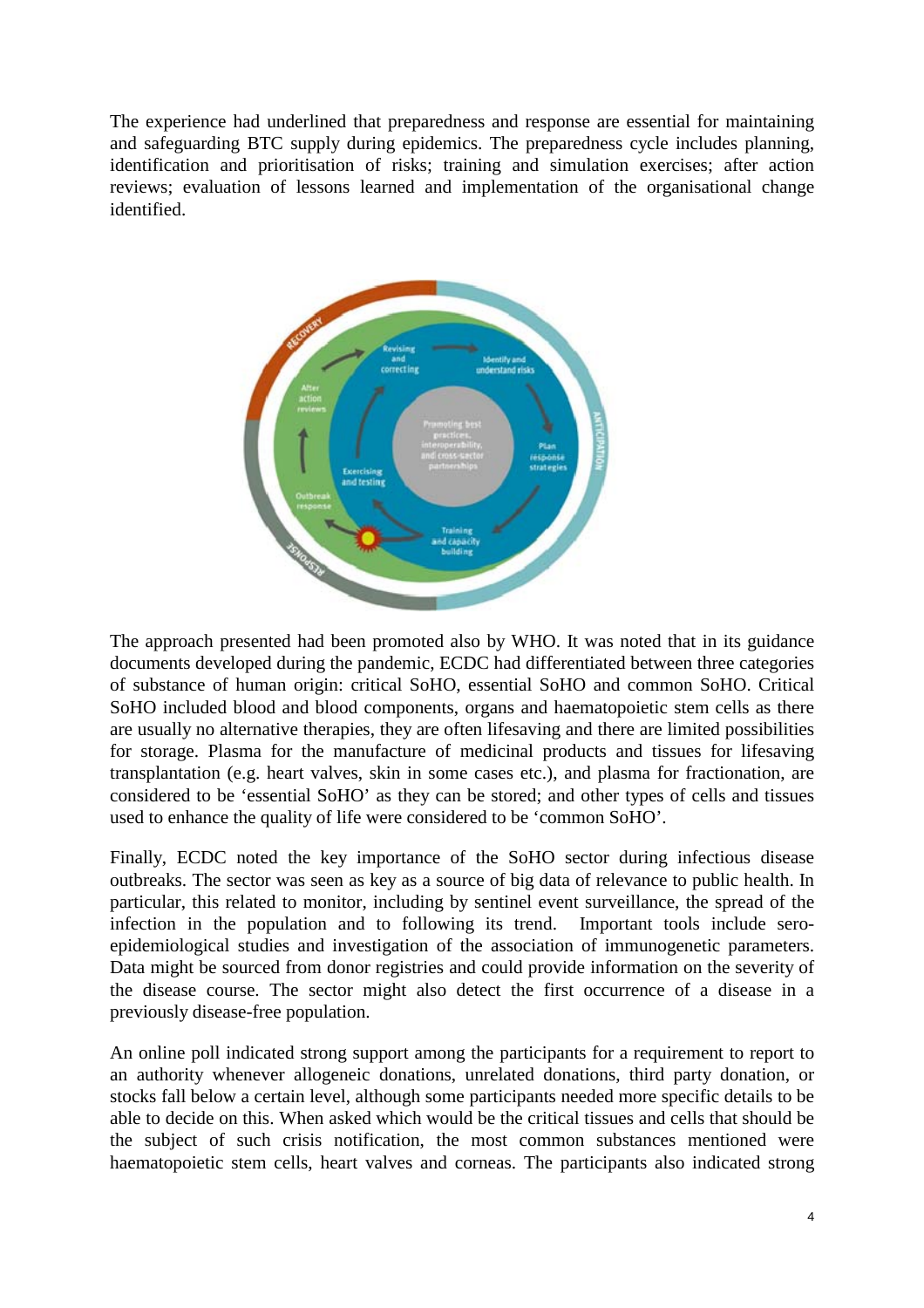support for a requirement on tissue establishments to have contingency or preparedness plans in place to address crises.

### **5 A SERIES OF SHORT PRESENTATIONS BY TISSUE AND CELL ASSOCIATIONS**

A series of short presentations were given by professional associations to share their views on how EU legislation could support a sustainable supply of tissues and cells in the EU. The key proposals were the following:

**EBMT** presented their views on this topic as follows:

- 1. EBMT favours Policy Option 2
- 2. HSCT are directed donations so supply is generally not an issue except for patients from minority communities
- 3. Approximately 75% of patients of European descent are likely to identify a matched donor\*. Rate is much lower for ethnic minority and mixed-race patients e.g. 20-25% for patients of African descent
- 4. Approximately 50% of the patients that find a donor find his or her perfectly matched donor in another country±
- 5. VUD: Unrelated donors act voluntarily and altruistically; their availability varies due to medical and personal reasons but this principle should be maintained and strengthened.
- 6. EBMT cautions against setting very rigid rules donors are considered on a riskbenefit basis so should be left to clinicians' judgement based on professional guidelines; HSCT is affected by disruption to travel and transport e.g. pandemic, Islandic volcanic ash cloud, bad weather but clinical decision-making e.g., donor age
- 7. EBMT would welcome legislative measures to improve donor follow-up, particularly for related donors
- 8. Since 2017, the numbers of family donors continues to rise with HLA identical sibling and syngeneic twin donors increased by 6% and haploidentical donors by 16.3%¥
- 9. EBMT would welcome support for donor registries e.g. quality via certification/accreditation - Registries perform a critical role and contribute to research, enhancing services and extending the range of cell products provided
- 10. EBMT would welcome measures that ensure that testing and other requirements are the same across member states to facilitate cross-border movement of cells
- 11. ECDC could contribute by recommending testing requirements including test kits in order to harmonise requirements
- 12. EBMT would welcome any measures to recruit donors to national bone marrow donor registries, particularly younger donors

**WMDA** described their experiences during the Covid-19 pandemic. Despite the fact that the European Commission confirmed that haematopoietic stem cells are considered as critical goods, with free circulation within the European Union, transporting these substances was a major challenge. Fourteen products (bone marrow, peripheral blood stem cells or cord blood) crossed an EU border every day, each for a specific patient. The numbers of bone marrow transplants decreased although this was partially because some less urgent transplants were postponed. Different national regulations lead to additional coordination hours to organise collection and transport, and caused additional work to understand quarantine, vaccination policies etc. A central role for professional societies to facilitate and inform emerged.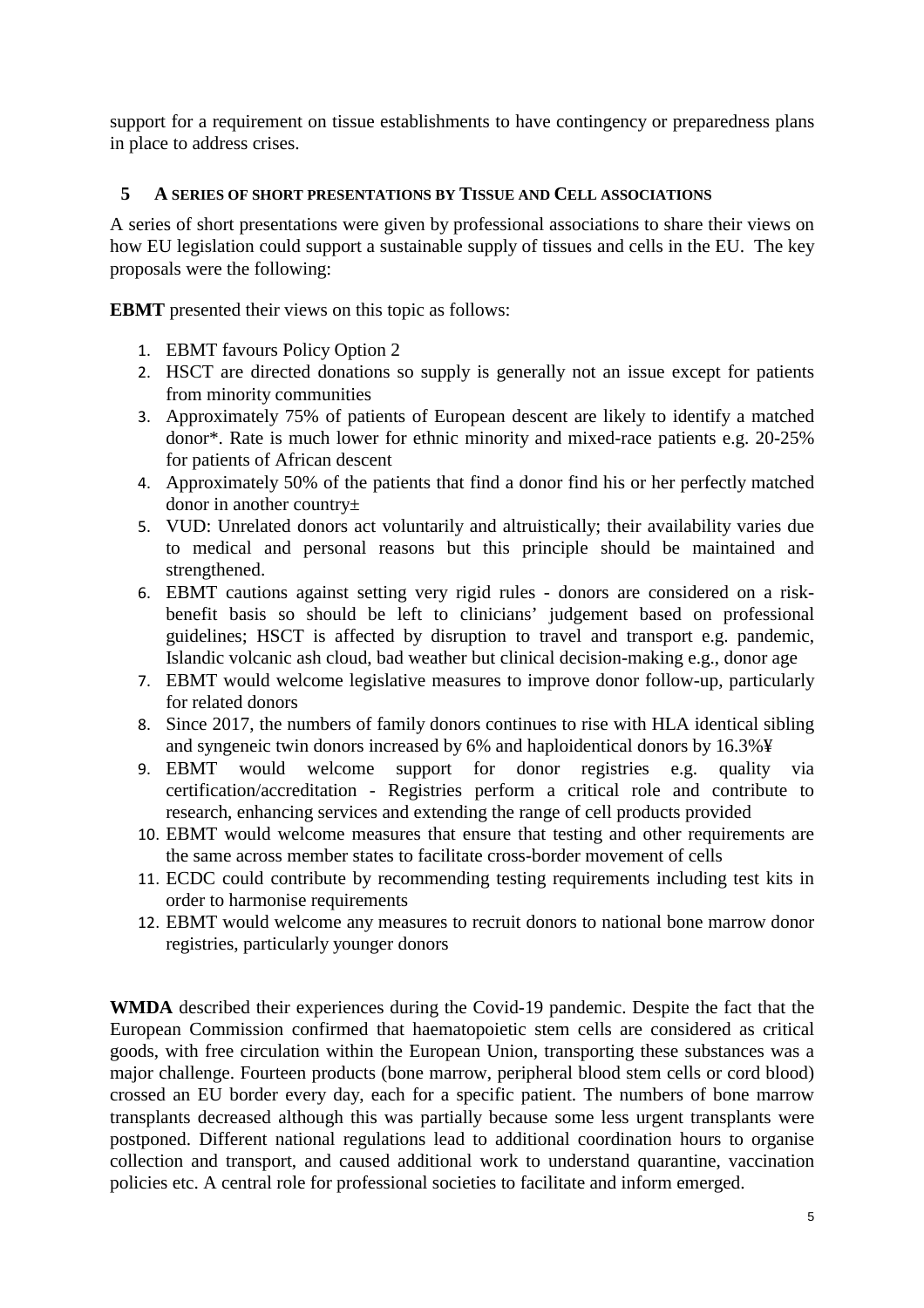WMDA would welcome measures that ensure testing and other requirements are the same across EU Member States during crises. ECDC in collaboration with professional societies could recommend these requirements. They questioned the rationale for Covid-19 testing when there is no evidence of transmission via blood.

In general, HPC would be more available if certain technical rules were kept up to date in line with the scientific evidence (e.g. donor exclusion for endoscopy, tattoo, acupuncture, travel history to regions with similar epidemiologic situation) and they consider some of the required deferral periods after exposure to be unreasonably long.

An online poll indicated significant support for future EU legislation should to ensure common testing rules during epidemic situations. There was strong support for allowing HPC donor eligibility to be decided on a case-by-case basis.

### **EATCB**

The association clarified the difference as they see it between the concepts of sustainability and self-sufficiency. They consider that sustainability is 'the ability to maintain supply at a certain rate or level (the quality of being able to continue over a period of time)' while they see self-sufficiency as 'the quality or state of being able to provide everything you need without the help of other people or countries'.

In their view, the EU legislation should reinforce the requirements of activity report, establishing common indicators. The number of donations should be monitored and the EU should promote donation and monitor indicators. Tissue establishment activity monitoring should address the availability of tissues and should monitor the sources (other Member State, non-EU, distributors etc.) and promote local programmes over commercial suppliers for greater sustainability. Data should be harmonised, based on the proposals from the EDQM exercise. Mutual recognition of authorisations between Member States would facilitate tissue exchange in case of high demand in one country. It was suggested that an EU mechanism to support tissue exchange between Member States be established.

EATCB also made a number of recommendations for actions at the national level.

An internet poll showed strong support for EU legislation differentiating between the concepts of sufficiency and sustainability and significant support for greater transparency on import. The proposal on establishing an EU structure for tissue exchange was seen by many participants as needing more discussion. Just over half of the participants considered that the EU should discourage or limit commercial activities in the supply of tissues.

**EEBA** expressed their view that the revised BTC legislation should:

- 1. Include provisions to regulate the quality of imported SoHO
- 2. Reduce diversity of interpretation and implementation of technical rules to ensure mutual recognition between Member State competent authorities
- 3. Remove barriers to BTC exchanges by certified  $\&$  qualified establishments to guarantee accessibility and sufficiency
- 4. Include provisions for emergency preparedness, especially important for BTC with short clinical expiration date (e.g. matter of weeks for corneas)
- 5. Support improvements to optimize usage through (scientific) investments and legal regulation for tissues used for research and innovation.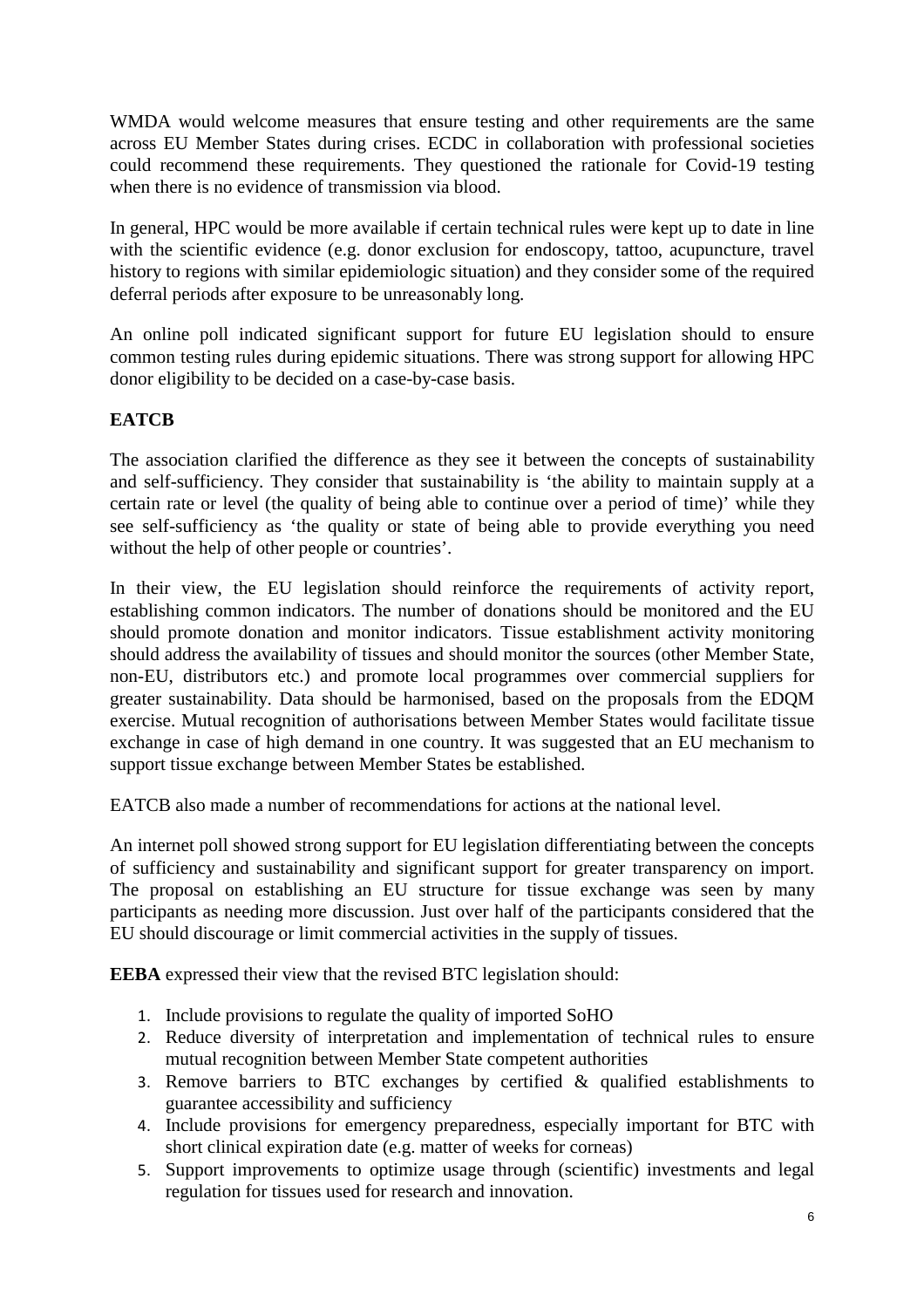On online poll of participants showed that there was considerable support for EU legislation ensuring that tissue export be limited if local patient need has not been met. There was some support for abolishing administrative barriers for the distribution of tissues and cells into another Member State but many participants indicated that this would need further discussion and a high level of support for consensus terminology.

**ESHRE** noted a significant shortfall in gamete donations compared to demand. They called for differentiation between rules for "within-couple use" and "third-party donation" with a move away from the current terminology (partner vs non-partner). Data on third-party donation (EIM report 2016) indicated that 23.2% of all reported assisted reproduction deliveries result from oocyte donation (22497/97011) and that 38.2% of all reported deliveries after intra-uterine insemination with donor sperm (5705/14946). There is an increasing gap between the supply and demand of cryopreserved donor oocytes and a growing number of people in need of donor gametes.

The key shortcomings in the current legislation are seen by ESHRE as the lack of any provision on donor anonymity for the supply gametes (sperm or oocytes) and the failure to provide recommendations for national robust and harmonized data collection that can be shared between countries.

Their key proposal was to establish a pan-European registration of assisted reproduction activity with compulsory reporting to improve traceability and avoid the risk of bypassing quality and safety measures in the context of cross-border care. In an online poll of participants, most fully or partially agreed that a pan-European registration of ART activity and compulsory reporting would improve traceability, quality and safety of ART.

### **6 ROUND TABLE WITH A PANEL OF OTHER PARTICIPATING ASSOCIATIONS**

The associations that had not presented were specifically invited to add comments. Fertility Europe stated their position as patient representatives. Fertility Europe said that they see many issues that have to be clarified. The main concern of the organization recently has been that two countries within the "force" embryo donation when the patient does not want to donate.

The 2 largest sperm banks in the EU - Cryos and the European Sperm Bank also added comments. Cryos support the suggestion to give more mandates to international organizations (policy option 2) as a means to increase standardisation, trust and collaboration between Member States.

European sperm bank noted that it is aligned with Cryos and stated that supply would be easier if there were standardized rules on registration of donors.

The European Hospital and Healthcare Federation (HOPE) noted that the Covid-19 crisis showed how important standardization is across the EU in this sector.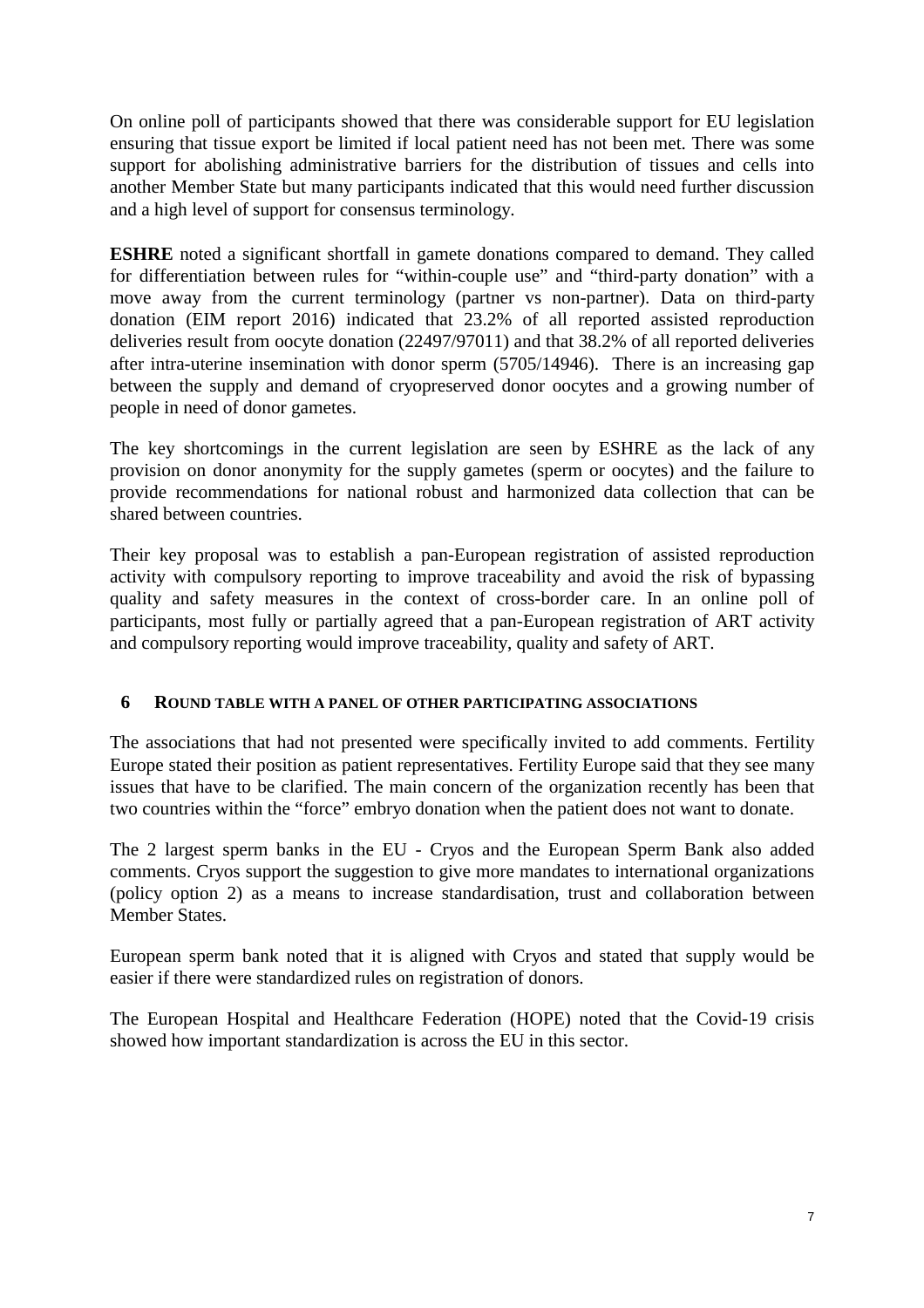### **7 THREE BREAKOUT GROUPS – REPLACEMENT TISSUES, HAEMATOPOIETIC STEM CELLS AND MEDICALLY ASSISTED REPRODUCTION – DISCUSSION OF PROPOSALS.**

Three breakout groups were asked to discuss the benefits and the challenges of introducing reporting requirements for monitoring of donations/supplies at national and EU levels and to consider what other measure in EU legislation could support achieving sufficiency of supply.

### **Group 1 – Replacement tissues**

The benefits of monitoring activity such as donations, use, inter-Member State exchanges and exchanges with third countries were seen as (i) increased transparency – particularly for authorities and professionals and (ii) the facilitation of activity indicator mapping (iii) the promotion of learning from others to improve the supply situation locally.

The challenges were seen as a need for IT tools to support this; concerns regarding the personnel resources and infrastructure needed; GDPR; engagement of the clinical hospital staff; access to data on tissues imported from third countries (in real time) and delays from data collection to publication. A view was expressed that data collection should be frequent but reporting to authorities/the Commission should be annual. It was also mentioned that tissue establishments should have some kind of stock/donation rate targets, based on the demand in the area supplied, that could be used as indicators of supply sufficiency.

With regards to other measures that could support achieving a sustainable supply, it was suggested that health authorities and BTC authorities should promote activities in public establishments and hospitals as this would be more resilient than relying on the private sector or on imports. There should also be increased pubic awareness activities and clear visibility on all imported tissues, as well as on wasted/unused donations.

### **Group 2 – HPC**

In this field, international exchange is not an indicator of local shortage but is essential for matching of donors to recipients. The benefits of monitoring activity such as donations, use, inter-Member State exchanges and exchanges with third countries were seen as a means to mentoring/good practice sharing as is possible/already happening through WMDA. This should also lead to encouragement for setting up more registries/recruitment schemes in countries that are still lacking these. It was noted that WMDA accreditation as a facilitator for imports as currently existing alternative accreditations have much higher administrative burden.

The challenges were seen as needing a case-by-case assessment rather than having standardized criteria for allowing import. There could be standardized criteria as the basis of case-by-case basis as well – e.g. separation of related/unrelated donors. It was noted that no donors/recipients should be subjected to additional risks. The EDQM guides (developed by experts, physicians, CA representation) support case-by-case decisions and should remain that way. On the topic of accreditation of national donor registries, it was noted that the WMDA programme can be used a model (already existing) that focuses on donor care.

The following additional points were raised:

• It was noted that transported HPC need to be used immediately (risk to the recipient if there is a failure in transport) or cryopreserved at arrival before the patient is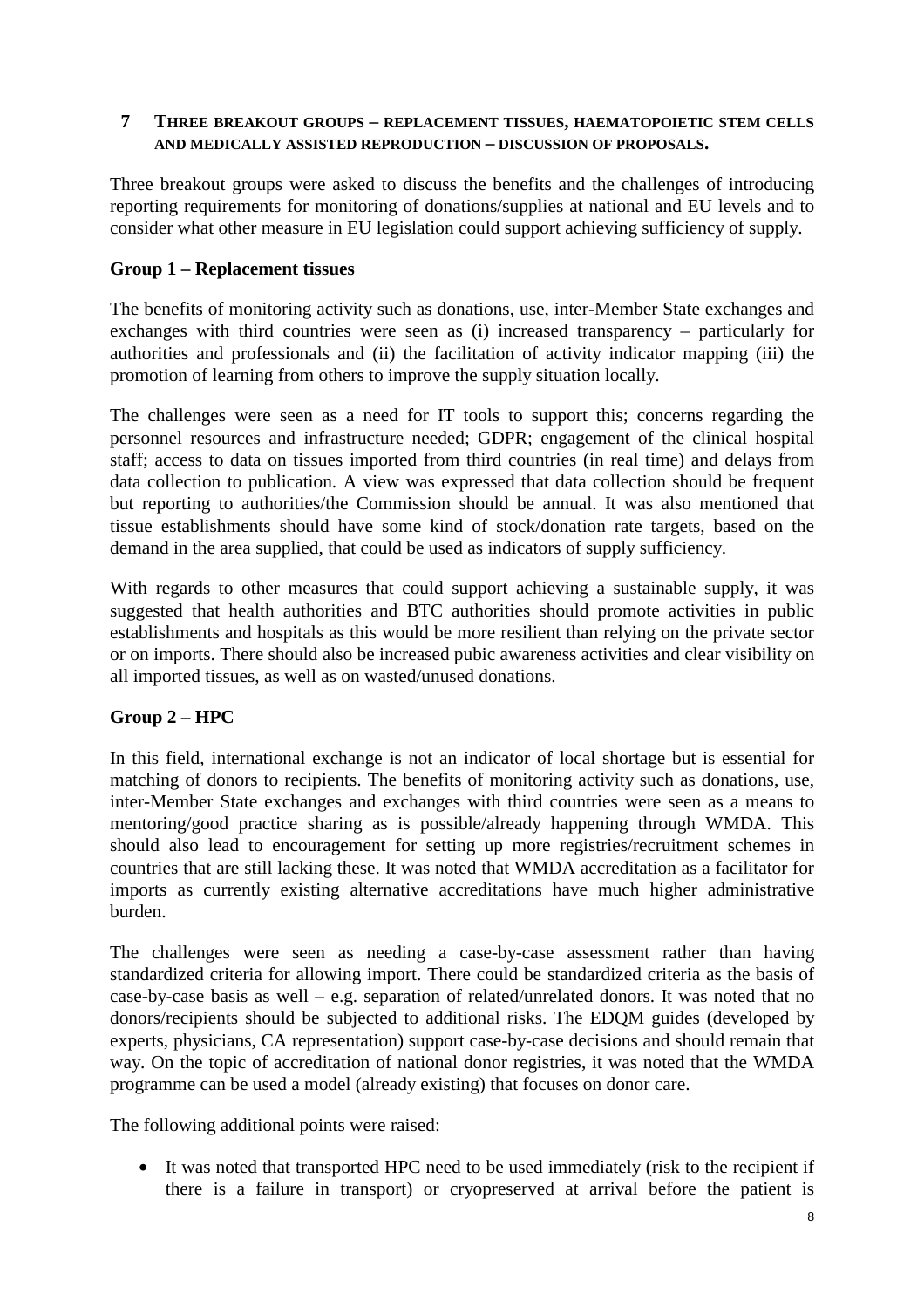conditioned (risk to the recipient if there is cell loss. There need to be rules donor/recipient protection in cryopreservation.

- There is a key need for response measures/plans for closed borders at times of crisis.
- To ensure supply, changing demographics need to be taken into account in donor recruitment (ageing, immigration).
- There is a lack of harmonization for viral pathogen testing, particularly during seasonal outbreaks. The group discussed whether there should be harmonisation of testing or whether authorities should be responsible for assessing where tests are needed based on the case. There could be a role for ECDC to help authorities decide on viral testing requirements.
- Initiatives to increase the HPC donor base should be more targeted, particularly at minority groups that are not well represented in donor registries.
- There was a discussion on the accountability of large actors, such as donor registries, and on the robustness of supply when those actors are public or private.
- It was noted that ongoing research on donor motivation could provide beneficial results for more global exchange/improved access.

## **Group 3 – MAR**

The benefits of monitoring activity such as donations, use, inter-Member State exchanges and exchanges with third countries were seen as:

- Providing the possibility for registries to follow up donors or donations that move across borders;
- Increased traceability leading to increased safety of donors and recipients, as well as monitoring offspring.
- Supporting consistent safety and quality across Member States.

It was noted that, for this field, there is not an EU-wide sufficiency problem – the access problems relate to local issues in individual countries. However, improved standardisation can prevent future shortages through facilitating exchanges.

The challenges were seen as:

- How to monitor patients and donors moving for treatments;
- How to balance the rights and protection of patients/offspring, with improving the reporting system;
- Inevitable differences of national rules regarding ethics, such as anonymity;
- Resources for IT systems for data collection and monitoring.

The following additional points were raised:

- If an EU level gamete registry is established, tissue establishments, as well as existing registries, should be consulted when defining common datasets/ develop registries
- There is a need to improve the standardisation of rules of compensation for donors
- There is a need for increased transparency regarding donor adverse reactions